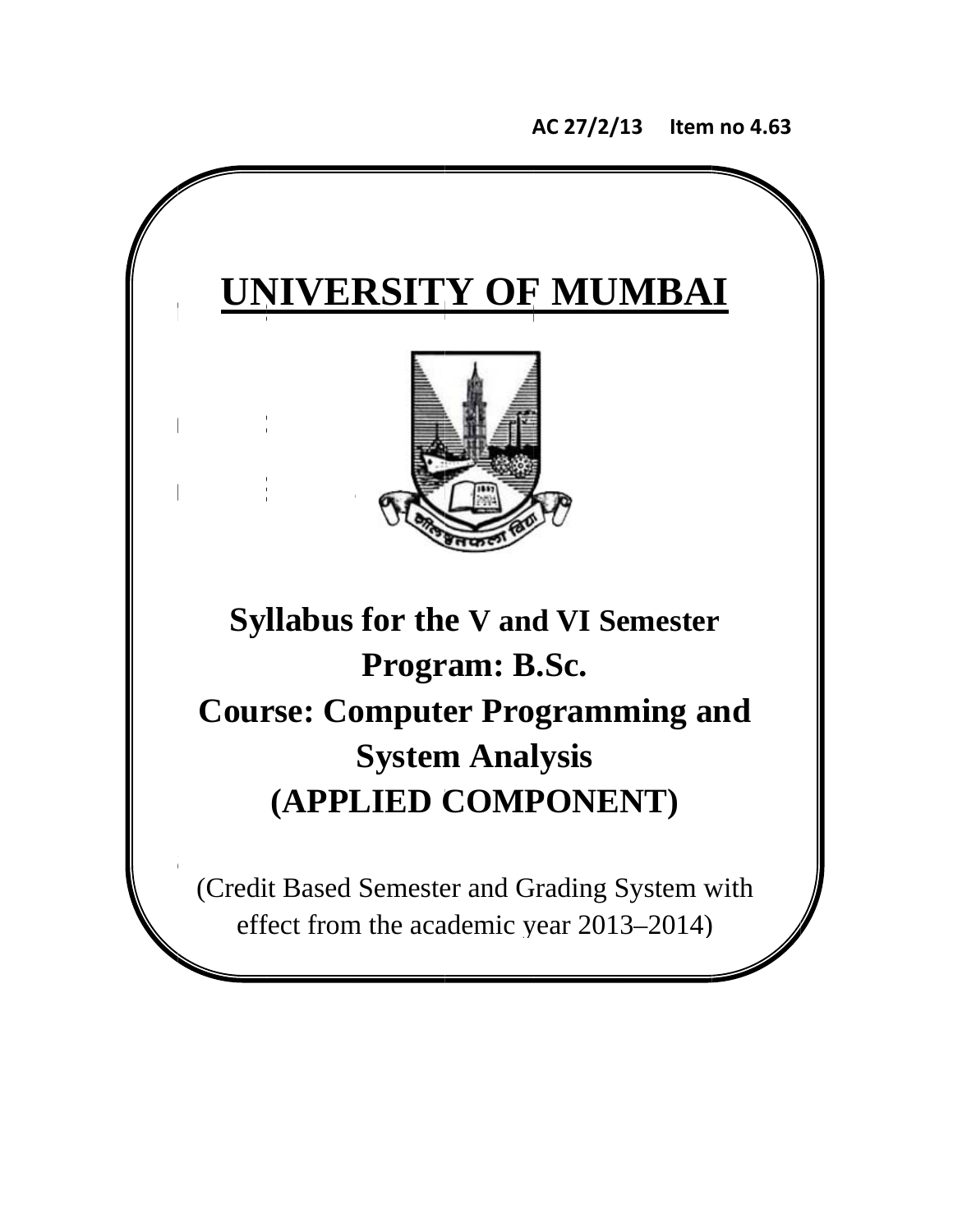# **Syllabus for V and VI Semester APPLIED COMPONENT Computer Programming And System Analysis Based on Credit Based and Grading System**

|                                 | <b>SEMESTER V</b>                                                                                                                                                                                                                                                                                                                                                                                                                                                                                                                                                                                                                                                                                                                                                                                                                                                                                                                                                                                                                                                                                                                                                                                                                                                                                                                                                                                                                                                                                                                                            |                              |
|---------------------------------|--------------------------------------------------------------------------------------------------------------------------------------------------------------------------------------------------------------------------------------------------------------------------------------------------------------------------------------------------------------------------------------------------------------------------------------------------------------------------------------------------------------------------------------------------------------------------------------------------------------------------------------------------------------------------------------------------------------------------------------------------------------------------------------------------------------------------------------------------------------------------------------------------------------------------------------------------------------------------------------------------------------------------------------------------------------------------------------------------------------------------------------------------------------------------------------------------------------------------------------------------------------------------------------------------------------------------------------------------------------------------------------------------------------------------------------------------------------------------------------------------------------------------------------------------------------|------------------------------|
| <b>Course code</b><br>USACCS501 | <b>Title</b><br><b>Computer Programming and System Analysis -I</b>                                                                                                                                                                                                                                                                                                                                                                                                                                                                                                                                                                                                                                                                                                                                                                                                                                                                                                                                                                                                                                                                                                                                                                                                                                                                                                                                                                                                                                                                                           | <b>Credits</b><br><b>Two</b> |
| Unit I                          | <b>Introduction to C Programming</b><br>(a) Structure of C program: Header and body, Concept of header files, Use of<br>comments, Compilation of a program.<br>(b) Data Concepts: Variables, Constants, data types like: int, float char, double<br>and void. Qualifiers: short and long size qualifiers, signed and unsigned<br>qualifiers. Declaring variables, Scope of the variables according to block,<br>Hierarchy of data types.<br>(c) Types of operators: Arithmetic, Relational, Logical, Compound Assignment,<br>Increment and decrement, Conditional or ternary operators. Precedence and<br>order of evaluation. Statements and Expressions.<br>(d) Mathematical functions : sin(), cos(), tan(), exp(), ceil(), floor(), log(), log10(),<br>$pow(), sqrt()$ .<br>(e) Type conversions: Automatic and Explicit type conversion.<br>(f) Data Input and Output functions: Formatted I/O: printf(), scanf(). Character<br>I/O format: getch(), getche(), getchar(), getc(), gets(), putchar(), putc(), puts().<br>(g) Arrays: (One and two dimensional), declaring array variables, initialization of<br>arrays, accessing array elements.<br>(h) Strings: Declaring and initializing String variables, Character and string<br>handling functions (strcpy, strcat, strchr, strcmp, strlen, strstr).<br>(i) Iterations: Control statements for decision making: (a) Branching: if<br>statement, ifelse statement, else if statement, nested if statement, switch<br>statement. (b) Looping: while loop, do while, for loop, nested loop. (c) Loop | 15L                          |
| Unit II                         | interruption statements: break, continue.<br><b>Functions, Pointers and Structures</b>                                                                                                                                                                                                                                                                                                                                                                                                                                                                                                                                                                                                                                                                                                                                                                                                                                                                                                                                                                                                                                                                                                                                                                                                                                                                                                                                                                                                                                                                       | 15L                          |
|                                 | (a) Functions: Global and local variables, Function definition, return statement,<br>calling a function.                                                                                                                                                                                                                                                                                                                                                                                                                                                                                                                                                                                                                                                                                                                                                                                                                                                                                                                                                                                                                                                                                                                                                                                                                                                                                                                                                                                                                                                     |                              |
|                                 | Recursion: Definition, Recursion functions for factorial, Fibonacci sequence,<br>(b)<br>exponential function, G.C.D.                                                                                                                                                                                                                                                                                                                                                                                                                                                                                                                                                                                                                                                                                                                                                                                                                                                                                                                                                                                                                                                                                                                                                                                                                                                                                                                                                                                                                                         |                              |
|                                 | Storage classes: Automatic variables, External variables, Static variables,<br>(c)<br>Register variables.                                                                                                                                                                                                                                                                                                                                                                                                                                                                                                                                                                                                                                                                                                                                                                                                                                                                                                                                                                                                                                                                                                                                                                                                                                                                                                                                                                                                                                                    |                              |
|                                 | Pointer: Fundamentals, Pointer variables, Referencing and de-referencing,<br>(d)<br>Pointer Arithmetic, Pointers and Arrays, Array of Pointers, Pointers as<br>function arguments.                                                                                                                                                                                                                                                                                                                                                                                                                                                                                                                                                                                                                                                                                                                                                                                                                                                                                                                                                                                                                                                                                                                                                                                                                                                                                                                                                                           |                              |
|                                 | (e) Structure: Declaration of structure, reading and assignment of structure<br>variables, Array of structures.                                                                                                                                                                                                                                                                                                                                                                                                                                                                                                                                                                                                                                                                                                                                                                                                                                                                                                                                                                                                                                                                                                                                                                                                                                                                                                                                                                                                                                              |                              |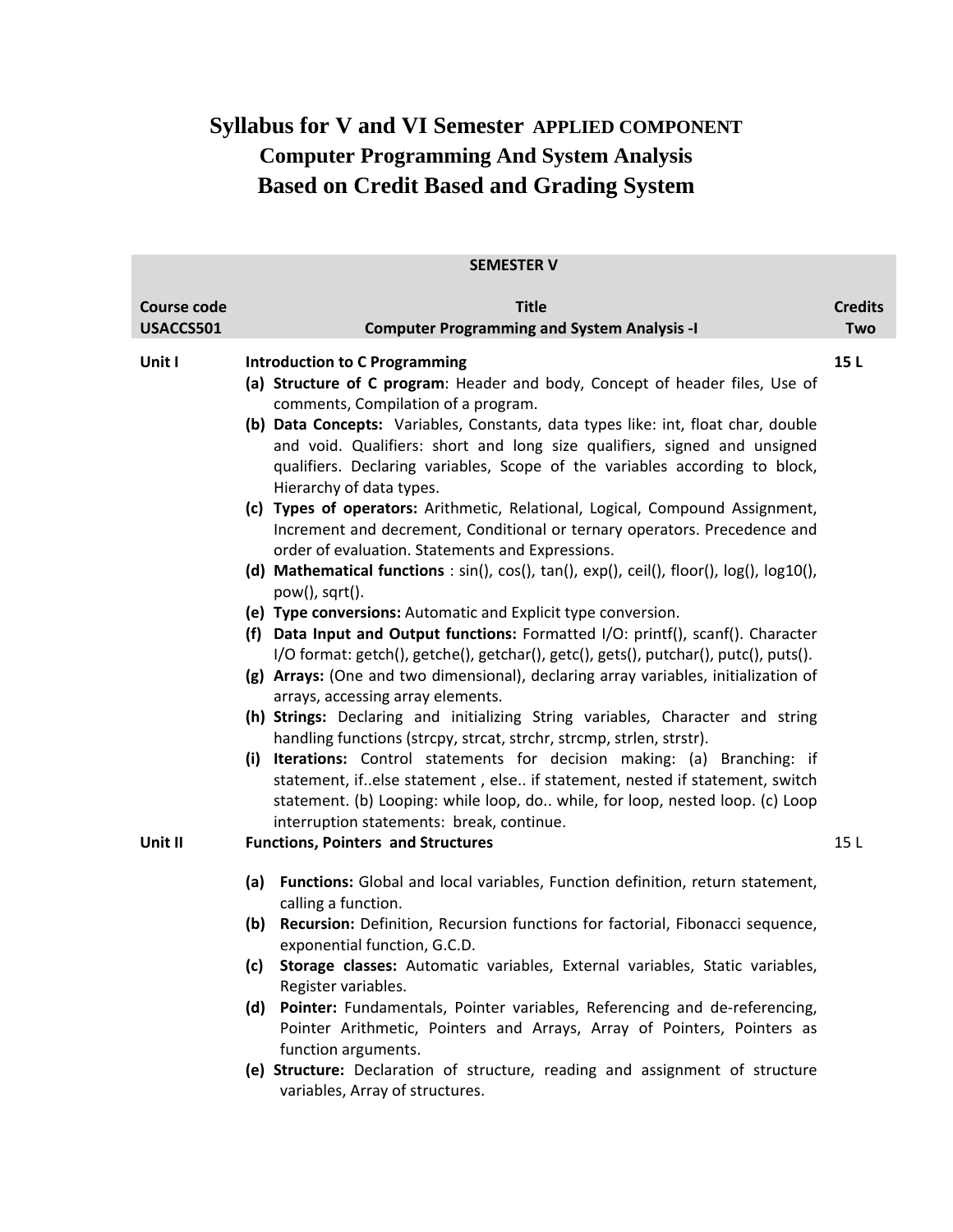#### **Unit III Relational Database Management System**

- **(a) Introduction to Database Concepts:** Database, Overview of database management system. Database Languages‐ Data Definition Language (DDL) and Data Manipulation Languages (DML).
- **(b) Entity Relation Model:** Entity, attributes, keys, relations, Designing ER diagram, integrity constraints over relations, Conversion of ER to relations with and without constraints.
- **(c) SQL commands and Functions:**
	- (i) **Creating and altering tables:** CREATE statement with constraints like KEY, CHECK, DEFAULT, ALTER and DROP statement.
	- (ii) **Handling data using SQL:** selecting data using SELECT statement, FROM clause, WHERE clause, HAVING clause, ORDER BY, GROUP BY,DISTINCT and ALL predicates, Adding data with INSERT statement, changing data with UPDATE statement, removing data with DELETE statement.
	- (iii) **Functions:** Aggregate functions‐AVG, SUM, MIN, MAX and COUNT, Date functions‐ ADD\_MONTHS(), CURRENT\_DATE(), LAST\_DAY(), MONTHS\_BETWEEN(), NEXT\_DAY(). String functions-LOWER(), UPPER(), LTRIM(), RTRIM(), TRIM(), INSTR(), RIGHT(), LEFT(), LENGTH(), SUBSTR(). Numeric functions: ABS(), EXP(), LOG(), SQRT(), POWER(), SIGN(), ROUND(number).
	- (iv) **Joining tables:** Inner, outer and cross joins, union.

#### **Unit IV Introduction to PL/SQL**

- **(a) Fundamentals of PL/SQL:** Defining variables and constants, PL/SQL expressions and comparisons: Logical Operators, Boolean Expressions, CASE Expressions Handling, Null Values in Comparisons and Conditional Statements,
- **(b) PL/SQL Data types:** Number Types, Character Types, Boolean Type. Datetime and Interval Types.
- **(c) Overview of PL/SQL Control Structures:** Conditional Control: IF and CASE Statements, IF‐THEN Statement, IF‐THEN‐ELSE Statement, IF‐THEN‐ELSIF Statement, CASE Statement,
- **(d) Iterative Control:** LOOP and EXIT Statements, WHILE‐LOOP, FOR‐LOOP, Sequential Control: GOTO and NULL Statements.

#### **References:**

- **(a)** Programming in ANSI C (Third Edition) : E Balagurusamy, TMH
- **(b)** Let us C by Yashwant Kanetkar, BPB.
- **(c)** Database Management Systems, Ramakrishnam, Gehrke, McGraw‐Hill
- **(d)** Ivan Bayross, "SQL,PL/SQL ‐The Programming language of Oracle", B.P.B. Publications, 3rd Revised Edition.
- **(e)** George Koch and Kevin Loney , ORACLE "The Complete Reference", Tata McGraw Hill,New Delhi.

15 L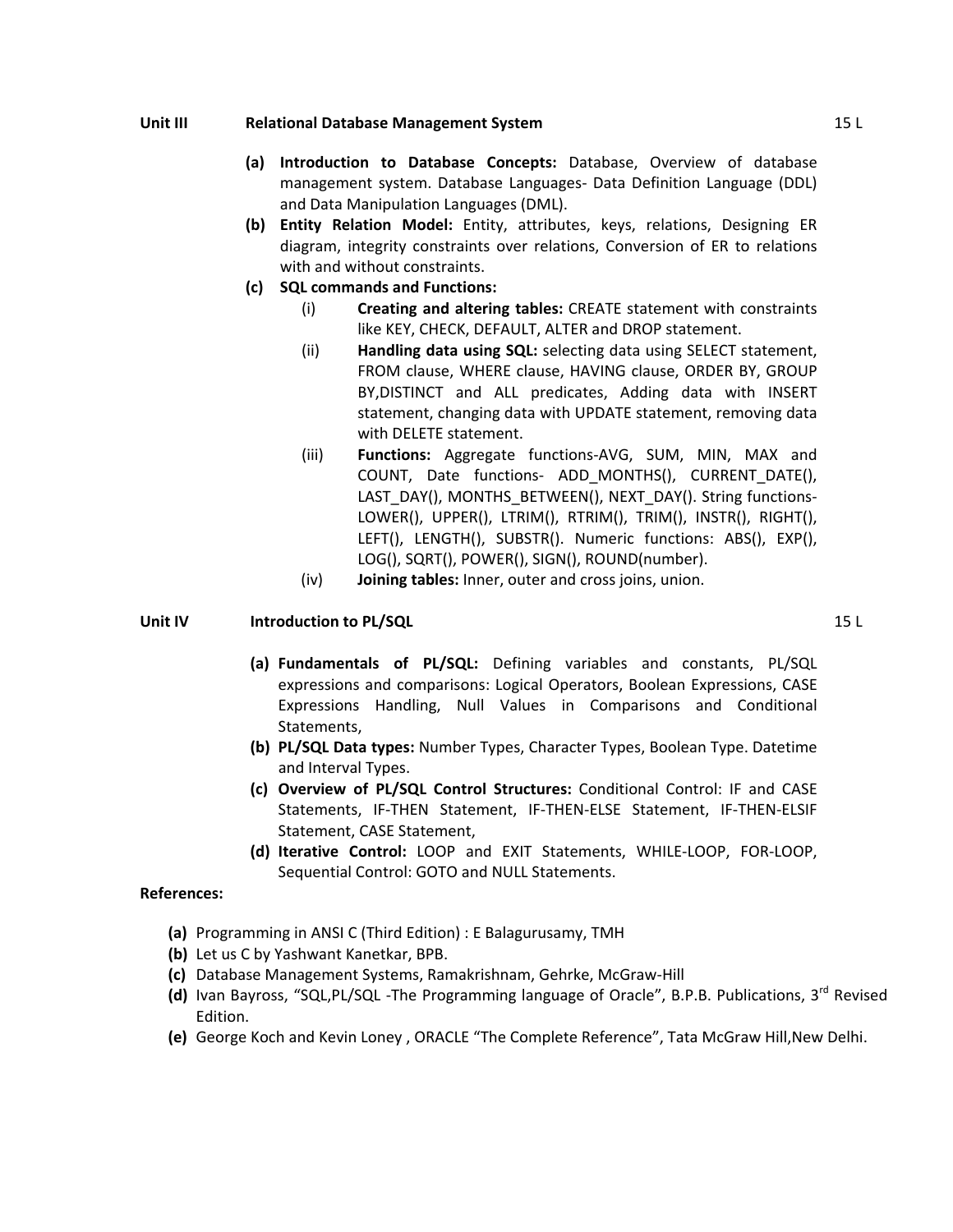## **Additional References:**

- **(a)** Mastering Algorithms with C, Kyle Loudon, Shroff Publishers.
- **(b)** Algorithms in C (Third Edition): Robert Sedgewick , Pearson Education Asia.
- **(c)** Programming in ANSI C by Ram Kumar, Rakesh Agrawal, TMH.
- **(d)** Programming with C (Second Edition): Byron S Gottfried (Adapted by Jitender Kumar Chhabra) Schaum's Outlines (TMH)
- **(e)** Programming with C : K R Venugopal, Sudeep R Prasad TMH Outline Series.
- **(f)** Unix and C : M.P. Bhave and S.A. Pateker, Nandu printers and publishers private limited.
- **(g)** Elsmasri and Navathe, "Fundamentals of Database Systems", Pearson Education.
- **(h)** Peter Rob and Coronel, "Database Systems, Design, Implementation and Management", Thomson Learning
- **(i)** C.J.Date, Longman, "Introduction to database Systems", Pearson Education.
- **(j)** Jeffrey D. Ullman, Jennifer Widom, "A First Course in Database Systems", Pearson Education.
- **(k)** Martin Gruber, "Understanding SQL",B.P.B. Publications.
- **(l)** Michael Abbey, Michael J. Corey, Ian Abramson, Oracle 8i A Beginner's Guide, Tata McGraw‐Hill.

| Course code |  |  | <b>Topics for Practical</b> |  |  |  | <b>Credits</b> |  |            |
|-------------|--|--|-----------------------------|--|--|--|----------------|--|------------|
| USACCS5P1   |  |  |                             |  |  |  |                |  | <b>Two</b> |
|             |  |  | $\sim$                      |  |  |  |                |  |            |

- **1.** Write a C program that illustrates the concepts of C operators, mathematical functions, arrays and string.
- **2.** Write a C program that illustrates the concepts of different iterations.
- **3.** Write a C program that illustrates the concepts of functions, recursion and storage classes.
- **4.** Write a C program that illustrates the concepts of pointers and structure.
- **5.** Creating a single table with/ without constraints and executing queries. Queries containing aggregate, string and date functions fired on a single table.
- **6.** Updating tables, altering table structure and deleting table Creating and altering a single table and executing queries. Joining tables and processing queries.
- **7.** Writing PL/SQL Blocks with basic programming constructs.
- **8.** Writing PL/SQL Blocks with control structures.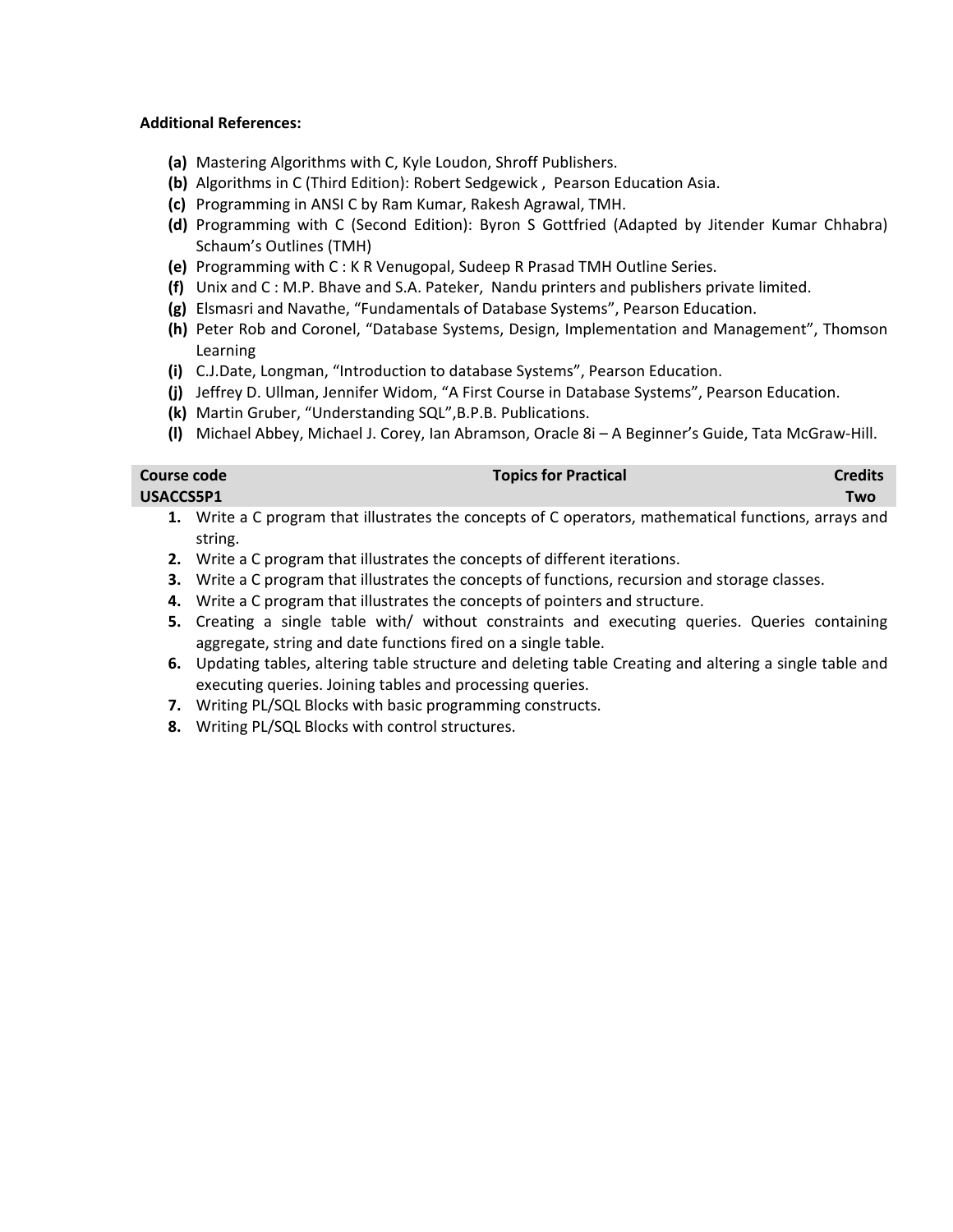| <b>SEMESTER VI</b> |                                                                                                                                                                                                                                                          |                 |  |  |  |
|--------------------|----------------------------------------------------------------------------------------------------------------------------------------------------------------------------------------------------------------------------------------------------------|-----------------|--|--|--|
| <b>Course code</b> | <b>Title</b>                                                                                                                                                                                                                                             | <b>Credits</b>  |  |  |  |
| USACCS601          | Computer Programming and System Analysis-II                                                                                                                                                                                                              | Two             |  |  |  |
| Unit I             | <b>Object Oriented Systems</b>                                                                                                                                                                                                                           | 15L             |  |  |  |
|                    | (a) System: Information system, Purpose of system analysis and design, System<br>Development Life Cycle.                                                                                                                                                 |                 |  |  |  |
|                    | (b) Object-Oriented approach: Comparison between structured and object<br>oriented approach. Features of object-orientations: Abstraction, Inheritance,                                                                                                  |                 |  |  |  |
|                    | Encapsulation and Polymorphism. Introduction to Object-Oriented Analysis<br>and Design.                                                                                                                                                                  |                 |  |  |  |
|                    | (c) System Analysis: Overview of Unified Modeling Language (UML), Fact<br>finding using User involvement: Actors, Use cases and Use case diagram.                                                                                                        |                 |  |  |  |
|                    | (d) Class diagram: Classes and Objects, Attributes and methods, Links and<br>association: Links between objects, associations between classes, Ternary<br>and reflexive associations, Role Names, aggregation, Generalization and                        |                 |  |  |  |
| Unit II            | inheritance.<br><b>Introduction to Java Programming</b>                                                                                                                                                                                                  | 15L             |  |  |  |
|                    |                                                                                                                                                                                                                                                          |                 |  |  |  |
|                    | (a) Introduction: History of Java, Java features, different types of Java programs,<br>Differentiate Java with C. Java Virtual Machine.                                                                                                                  |                 |  |  |  |
|                    | (b) Java Basics: Variables and data types, declaring variables, literals: numeric,                                                                                                                                                                       |                 |  |  |  |
|                    | Boolean, character and string literals, keywords, type conversion and casting.<br>Standard default values. Java Operators, Loops and Controls (No Questions                                                                                              |                 |  |  |  |
|                    | are to be asked on this topic).                                                                                                                                                                                                                          |                 |  |  |  |
|                    | (c) Classes: Defining a class, creating instance and class members: creating<br>object of a class; accessing instance variables of a class; creating method;<br>naming method of a class; accessing method of a class; overloading method;               |                 |  |  |  |
|                    | 'this' keyword, constructor and Finalizer: Basic Constructor; parameterized<br>constructor; calling another constructor; finalize() method; overloading<br>constructor.                                                                                  |                 |  |  |  |
|                    | (d) Arrays: one and two-dimensional array, declaring array variables, creating<br>array objects, accessing array elements.                                                                                                                               |                 |  |  |  |
|                    | (e) Access control: public access, friendly access, protected access, private<br>access.                                                                                                                                                                 |                 |  |  |  |
| Unit III           | <b>Inheritance, Exception Handling</b>                                                                                                                                                                                                                   | 15L             |  |  |  |
|                    | (a) Inheritance: Various types of inheritance, super and subclasses, keywords-<br>'extends'; 'super', overriding method, final and abstract class: final variables<br>and methods; final classes, abstract methods and classes. Concept of<br>interface. |                 |  |  |  |
|                    | (b) Exception Handling and Packages: Need for Exception Handling, Exception<br>Handling techniques: try and catch; multiple catch statements; finally block;<br>usage of throw and throws. Concept of package. Integer class method:<br>parselnt().      |                 |  |  |  |
| Unit IV            | <b>Java Applets and Graphics Programming</b>                                                                                                                                                                                                             | 15 <sub>L</sub> |  |  |  |
|                    | (a) Applets: Difference of applet and application, creating applets, applet life<br>cycle, passing parameters to applets.                                                                                                                                |                 |  |  |  |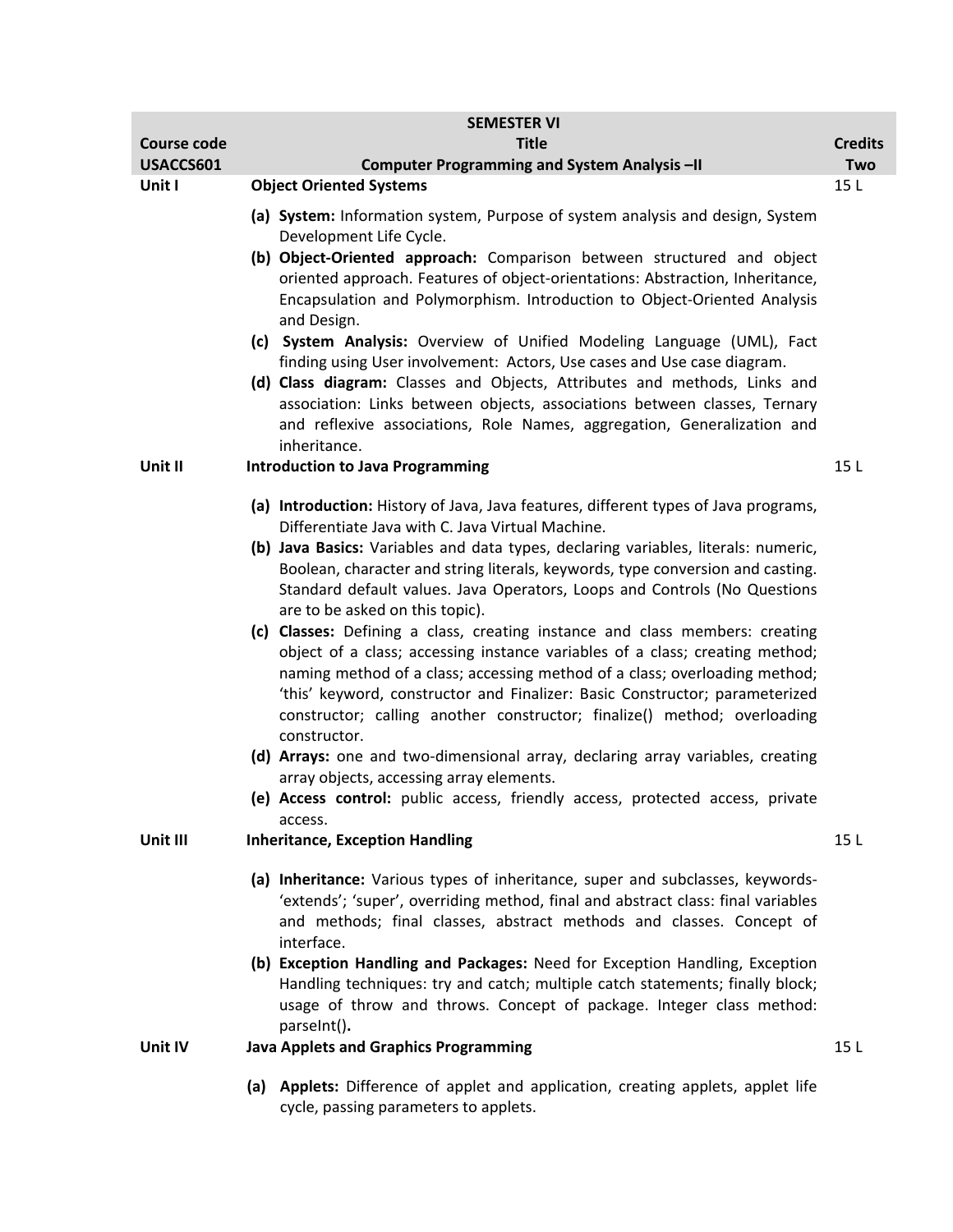- **(b) Graphics, Fonts and Color:** The graphics class, painting, repainting and updating an applet, sizing graphics. Font class, draw graphical figures ‐ lines and rectangle, circle and ellipse, drawing arcs, drawing polygons. Working with Colors: Color methods, setting the paint mode.
- **(c) AWT package:** Containers: Frame and Dialog classes, Components: Label; Button; Checkbox; TextField, TextArea.

## **References:**

- **(1)** Programming with Java: A Primer 4th Edition by E. Balagurusamy, Tata McGraw Hill.
- **(2)** Java The Complete Reference, 8th Edition, Herbert Schildt, Tata McGraw Hill

#### **Additional References:**

- **(1)** Eric Jendrock, Jennifer Ball, D Carson and others, The Java EE 5 Tutorial, Pearson Education, Third Edition, 2003.
- **(2)** Ivan Bayross, Web Enabled Commercial Applications Development Using Java 2, BPB Publications, Revised Edition, 2006
- **(3)** Joe Wigglesworth and Paula McMillan, Java Programming: Advanced Topics, Thomson Course Technology (SPD), Third Edition, 2004
- **(4)** The Java Tutorials of Sun Microsystems Inc. http://docs.oracle.com/javase/tutorial

| Course code | <b>Topics for Practical</b> | <b>Credits</b> |
|-------------|-----------------------------|----------------|
| USACCS6P1   |                             | <b>Two</b>     |

- **1.** Write a Java program to create a Java class: (a) without instance variables and methods, (b) with instance variables and without methods, (c) without instance variables and with methods. (d) with instance variables and methods.
- **2.** Write a Java program that illustrates the concepts of one, two dimension arrays.
- **3.** Write a Java program that illustrates the concepts of Java class that includes (a) constructor with and without parameters (b) Overloading methods.
- **4.** Write a Java program to demonstrate inheritance by creating suitable classes.
- **5.** Write a program that illustrates the error handling using exception handling.
- **6.** Write a program that demonstrates the use of input from the user using parseInt().
- **7.** Write a Java applet to demonstrate graphics, Font and Color classes.
- **8.** Write a Java program to illustrate AWT package.

#### **Internal Assessment of Theory Core Courses Per Semester Per Course ( Total 40 marks)**

| (a) One Assignments:                                       | 10 Marks. |
|------------------------------------------------------------|-----------|
| (b) One Class Test:                                        | 20 Marks. |
| (c) Active participation in class instructional deliveries | 05 Marks. |
|                                                            |           |

**(d)** Overall conduct as a responsible student, mannerism etc : …..05 Marks.

#### **Semester End Theory Examination ( Total 60 marks)**

**Theory:** At the end of the semester, examination of two and half hours duration and 60 marks based on the four units shall be held for each course.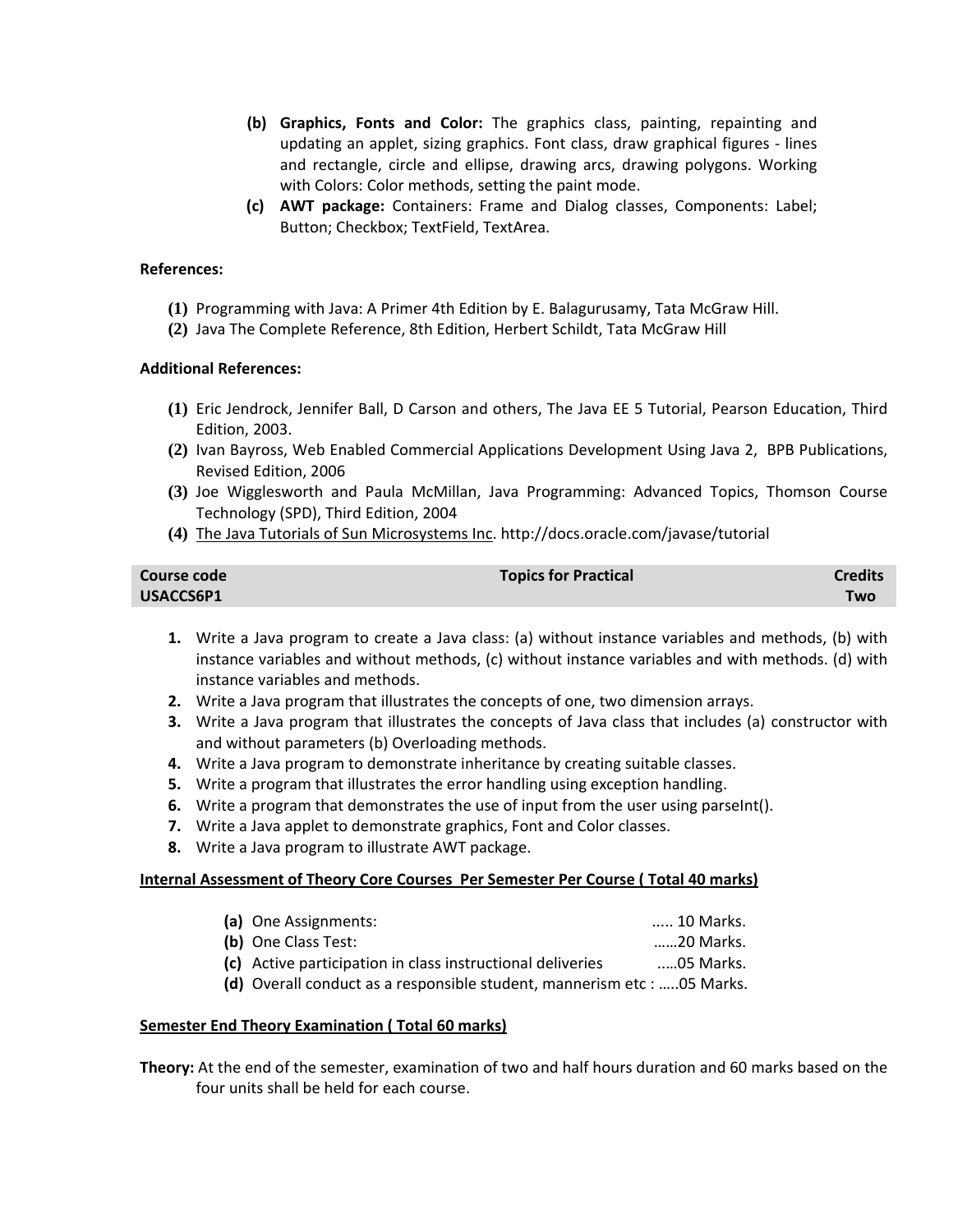Pattern of **Theory question** paper at the end of the semester for *each course*: There shall be Five compulsory Questions of 12 marks each with internal option. Question1 based on Unit I, Question 2 based on Unit II, Question 3 based on Unit III, Question 4 based on Unit IV and Question 5 based on all four Units combined.

# **Semester End Practical Examination (Total 100 marks)**

**Semester V:** Total evaluation is of 100 marks‐

| (a) One Case study based on topics from semester V | - 30 Marks  |
|----------------------------------------------------|-------------|
| (b) Viva based on Case study presented             | - 10 Marks  |
| (c) Semester End practical examination on computer | - 50 marks. |
| (d) Journal                                        | - 10 Marks. |
| Semester VI: Total evaluation is of 100 marks-     |             |

**(a)** Project on any topic from semester V and/or VI ‐ 30 Marks

| (b) Viva based on project submitted                | - 10 Marks  |
|----------------------------------------------------|-------------|
| (c) Semester End practical examination on computer | - 50 marks. |
| (d) Journal                                        | - 10 Marks. |

- 1. There shall be TWO compulsory questions of TWENTY FIVE marks each with internal option for the semester end practical examination on computer.
- 2. The questions to be asked in the practical examination shall be from the list of practical experiments mentioned in the practical topics. A few simple modifications may be expected during the examination.
- 3. The semester end practical examination on the machine will be of THREE hours. In addition, TWO hours may be allotted for the Case study presentation of semester V/ project presentation of semester VI for a batch of students.
- 4. Students should carry a certified journal with minimum of 06 practicals (mentioned in the practical topics) at the time of examination.
- 5. Number of students per batch for the regular practical should not exceed 20. Not more than two students are allowed to do practical experiment on one computer at a time.

# **Guidelines for Case Study to be undertaken in Semester V**

The syllabus proposes a case study to be done by students during semester V. The rationale behind introducing the case study is to motivate learner to choose a topic and explore the topic on a self study mode. It is expected that undertaking a case study would equip the learner with much needed understanding and confidence to do projects, which is proposed to be undertaken in the sixth semester.

- **T** Topics for the case study can be chosen by the students from the list if topics given by the teacher.
- It is expected that a case study may be taken from C programming language, SQL or P/L SQL.
- Students are expected to study the topics by themselves and by referring books, internet links etc and make case study reports which cover different aspects of the topics discussed.

In two hours duration, students have to make a presentation of about 10 ‐15 minutes based on the case study. The examiners will evaluate the case study based on the following evaluation scheme:

- $\blacksquare$  Content = 10 marks
- Understanding = 10 marks
- Documentation/Presentation = 10 marks

Total marks = 30